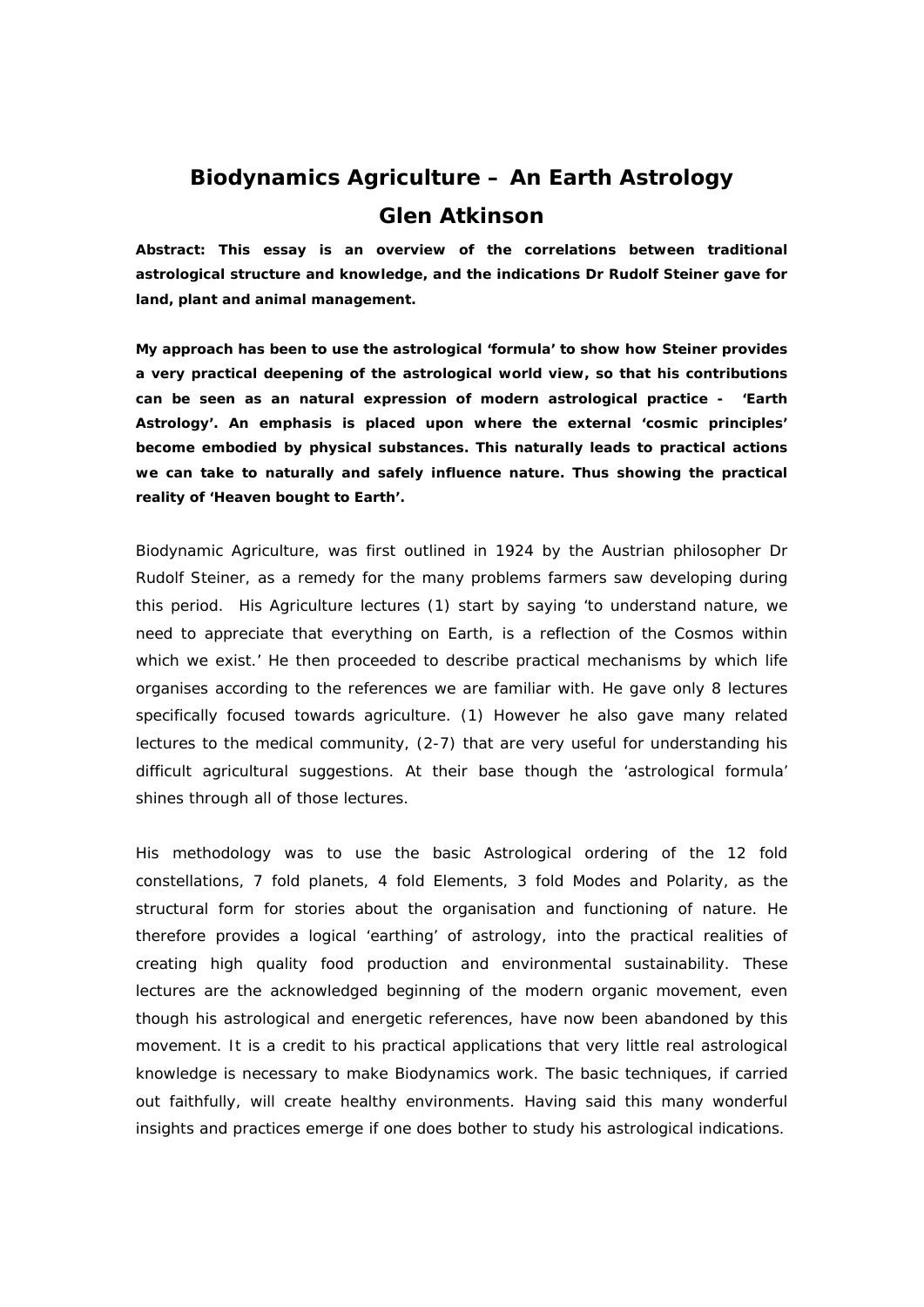Ultimately Biodynamics is a 'world view' for managing nature. RS went to great efforts to provide the reasoning behind his suggestions, so we can 'do what he did'.

One of the gifts of his work, was it lead me to see all these parts of Astrology, as a naturally unfolding vortex. This allows all the various energetic bits of Astrology to relate to each other. In turn this allowed for Steiners story to also fit this same ordering. Both disciplines benefited, through a broadening of the reference material and simple clarification. (8)

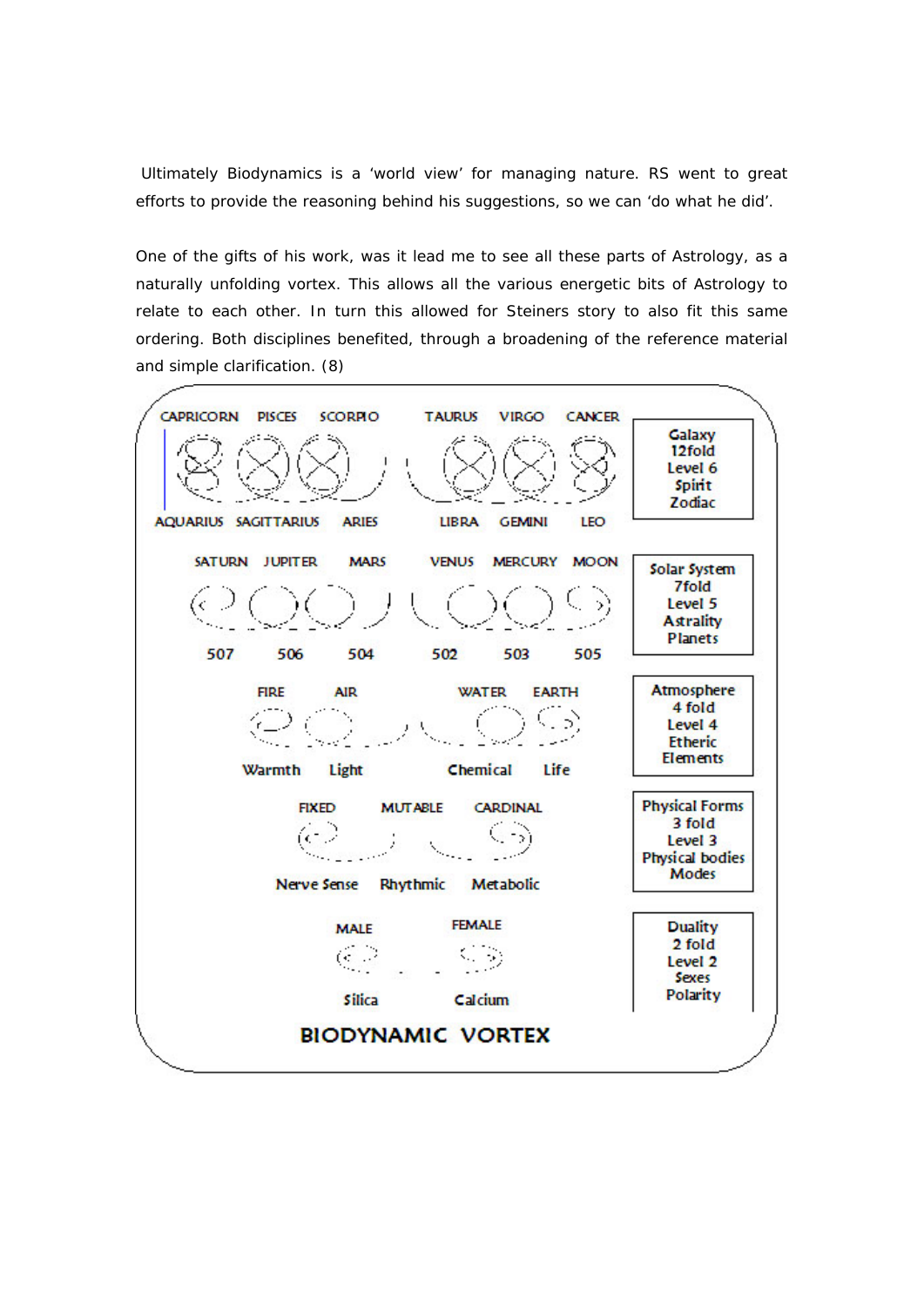#### **Bringing Heaven to Earth**

 Amid his many insights, the most powerful understanding he provides, is outlining the connection between the energetic influences of the Galaxy, Solar System, Atmosphere and Earth, and the chemical elements of protein, Hydrogen, Nitrogen, Oxygen and Carbon. As an expression of 'As Above, So Below' he suggested that Hydrogen –the element of space and the stars fuel – is the physical carrier of the stars activity into life processes. While Nitrogen – which is found mostly in the planets atmospheres,- 80% in the ours- is the carrier of the planetary activity into matter. Similarly, Oxygen, only found in our atmosphere as an excudate of life processes, carries the living activity of the Atmosphere, while Carbon is the element that carries the physical processes into Life. He then went on to say that 'the chemical constitution of any environment will indicate the energetic nature of that environment.' (9) In this simple 'truth' the heavens are bound to the Earth. There is no need for faith and belief. The physical matrix of matter is the carrier of cosmic influence. If we look at a chemical formula of any substance, we can determine the energetic activity of that substance. There is no separation. Not only is Astrology a fact of physics, it is also a fact of chemistry. (10)

#### **The Energetic Activities**

RS clearly defines the energetic difference between the stars, planets, atmosphere and Earth. He acknowledges that each is a real energetic 'dimension', and uses names that will be familiar to those with a Hindu world view, to name their activity.

Stars are the primary energy generators within creation. Their nuclear reacting centres constantly beam out their forces in all directions for billions of years. Hence these are the 'form givers'. They are the things that set the standing wave tone, within our energetic environment, that provides the 'energetic structure' upon which a species can develop. Star force is the archetypal plan and he calls this Spirit. Paracelsus in the 1500s made a similar comment when he said ' Each species finds it's source in a star'

The Planets exist as virtual compost heaps, of accumulated trash spat out from the activity of our Star – The Sun. Thus while they are part of the Suns energetic body , and they are moving, the force they produce and radiate, while present, is nothing like the force of a Star.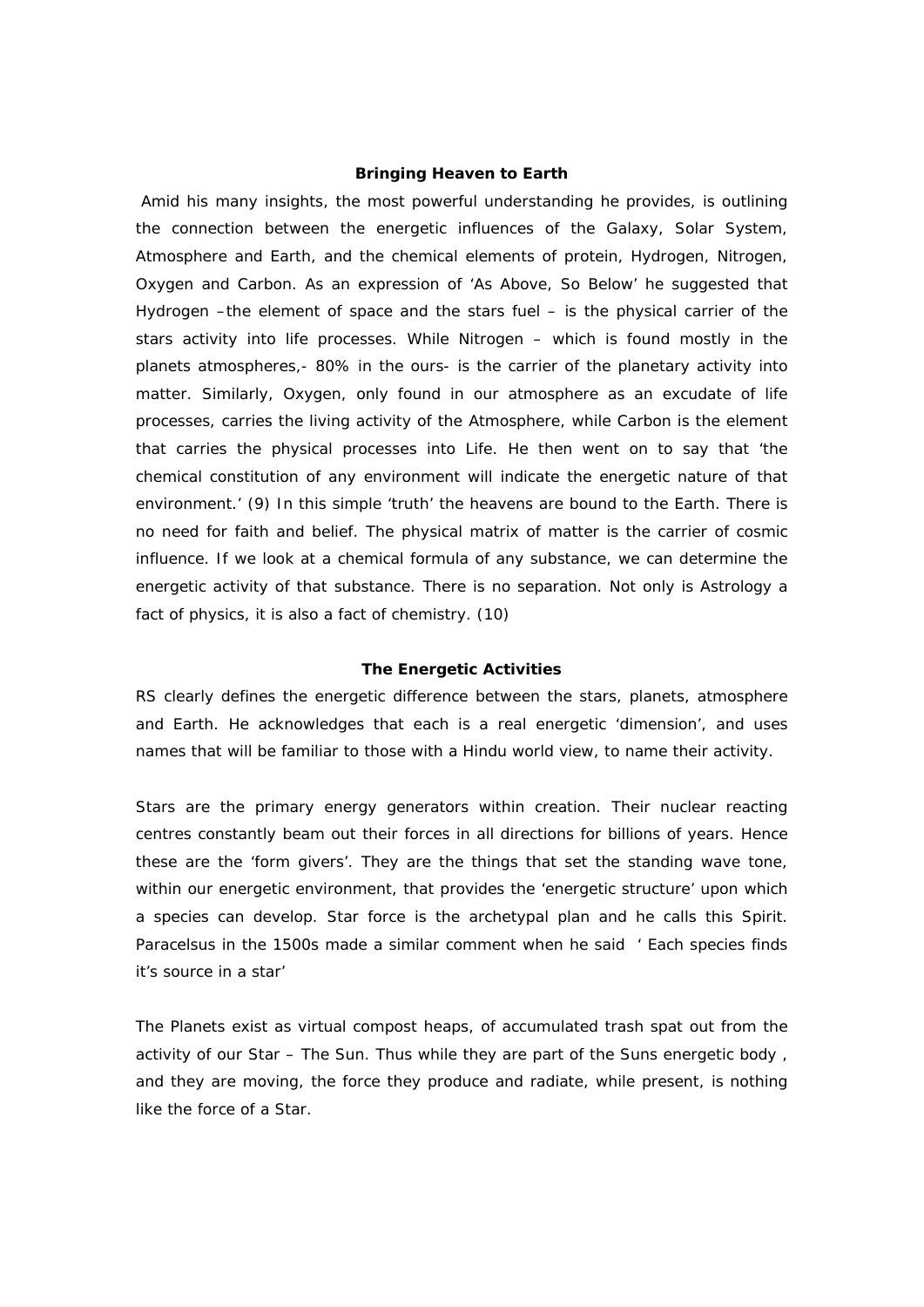RS emphasised that we not just look to the planet itself, but also to the energetic sphere within which the planet exists. The Solar system is somewhat like the inside of an onion, and the planets each have their own EM shell within which they exist.

Due to their mass, they will warp the shape of that shell, as they move around the Sun. Thus the Sun's 'energetic body' will be altered, as will all the incoming forces of the other stars, as they move through the planetary shells. Thus the overall 'planetary tones' will be altered, as the star forces move through them, and as the planets themselves continue to move. Thus the planetary effect we experience will be altered, accordingly. He is asking us to acknowledge the whole interactive nature of the electro magnetic environment we exist within. (11)

Lets go back to my earlier comment, that 'the planets are a secondary manifestation of the activity of the Sun'. The Sun does its' thing and squirts out dross that is accumulated on Earth. Similarly we can look for the 'energetic activity of the planets' in this image. Just as the Sun is the center of the Solar system , so is the Spirit the center of our being. The part of you that is watching your body reading this article, the bit that is observing these words, that is your Spirit. That is the eternal you. As YOU move through this life, and all your other lives, you accumulate experiences, just as you are reading this article now. All these experiences are accumulated in your 'planetary' body, just as the planets accumlate star trash. This is your astral body. All these experiences, are like pieces of clothing that over time form the personality, psychology and emotions, that can be read in the positions of the planets in your birthchart. Planetary astrology is indeed the study of your astral body.

Many spiritual practices will tell us that 'the Spirit can be free', as it does not have to be bound by this astral dross. Thus Spiritual awakening, Spiritual enlightenment are not doing words. They are instanteous words. We can wake up from our Astral 'sleep' and be in Spirit. This allows an experience of looking back with objectivity, upon the wanderings of the astral body, that we know is controlled by the planetary movements. We do not truly have the Spirit described in the usual western birthchart. We only have the Spirits delusion, as the Sun is sitting amongst the planets. We cannot truly predict the outcome of an event. We can at best describe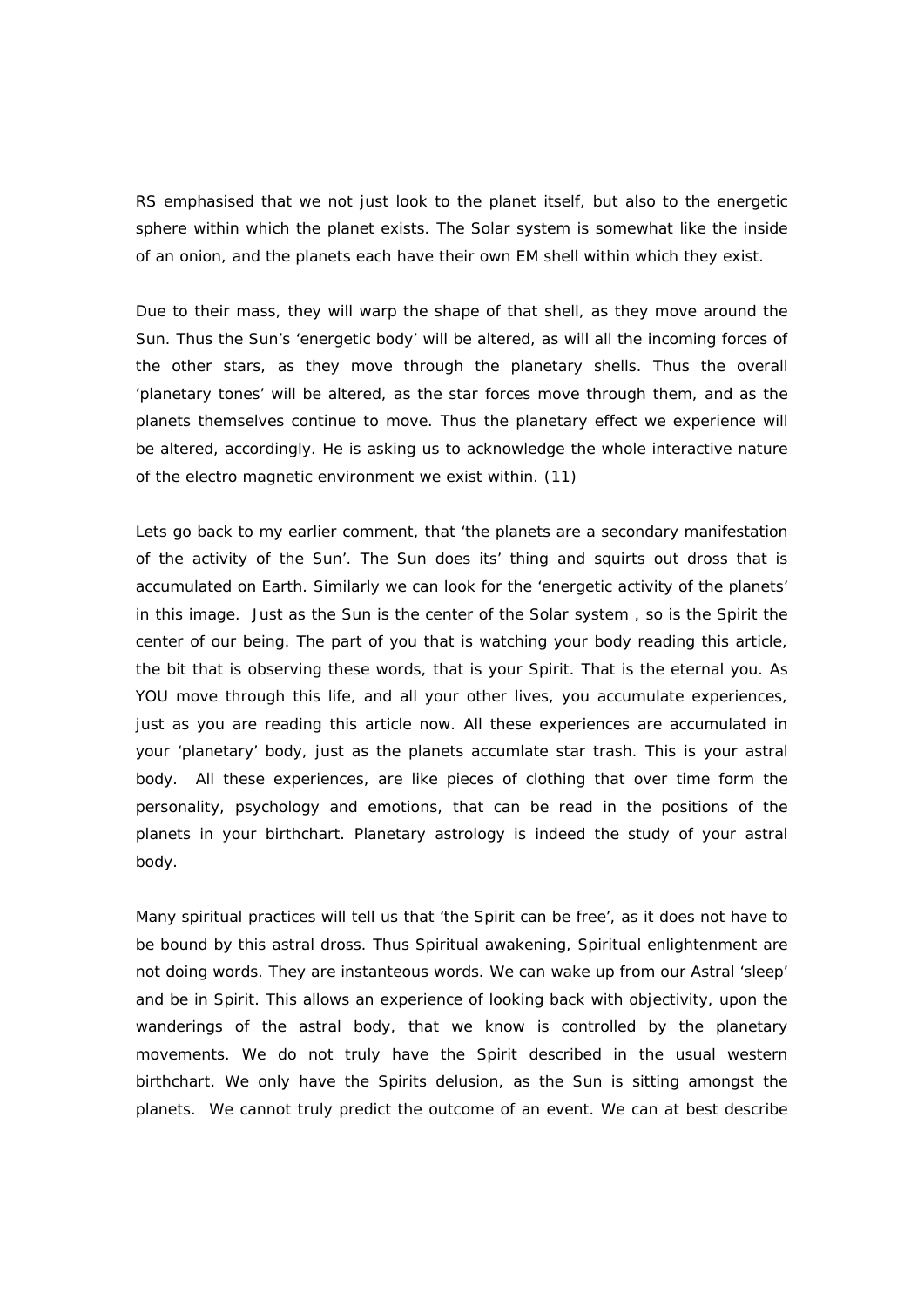the question, the context and the timing, with some certainty, but not the outcome, as the Spirit has the option of a 'free will' choice. Only if a person is 'asleep' and the Spirit is possessed by the Astral body, can they be predicted with any certainty. Indeed if someone considers you a proficient predictive astrologer, they are admitting to their own astral possession.

The Astral body however is our friend. As the planets are the only moving part of our cosmic environment, they provide everything else in the system with momenteum, which allows these other parts to become active. Even with Spirit objectivity, our karma, and the events of the life we have chosen to work through here on Earth, is bought to us by our astral body / the planets. So if we wish to live our life on Earth we need to use the astral body. The trick is our relationship to it. Does it rule us or do we rule it. Is the Beast dragging us around or are we using the Beast to plough the field?

The Earth is the next very real thing we find. Around the Earth we have a electro magnetic sphere, and between the Ionosphere and the Earth, we have the Schumann cavity. This cavity forms the home of our atmosphere, which in turn has the unique quality of having 20% oxygen within it. This oxygen has been released into the atmosphere from plants. As oxygen became available, so the vast diversity of lifeforms we have on Earth, have prospered. Thus life really has created further life. Interestingly, the Schumann cavity has a energetic resonance of 7.8 hertz, which is the same as we, and most other lifeforms have. Thus we can conclude that our internal life and growth functions are, energetically connected to and supported by, the external atmosphere of the Earth. It is within the atmosphere that we find the four elements. These life activities are called the Etheric body.

The forces we receive directly from the Earth are related to our carbon based Physical body.

#### **The Kingdoms of Nature**

These activities, are the four major active players, in our game of life. It is these external activities, that can be traced as internal 'bodies' in all physical manifestations, within the four kingdoms of nature. The mineral kingdom only manifests the physical body, while the plant kingdom internalises the etheric into the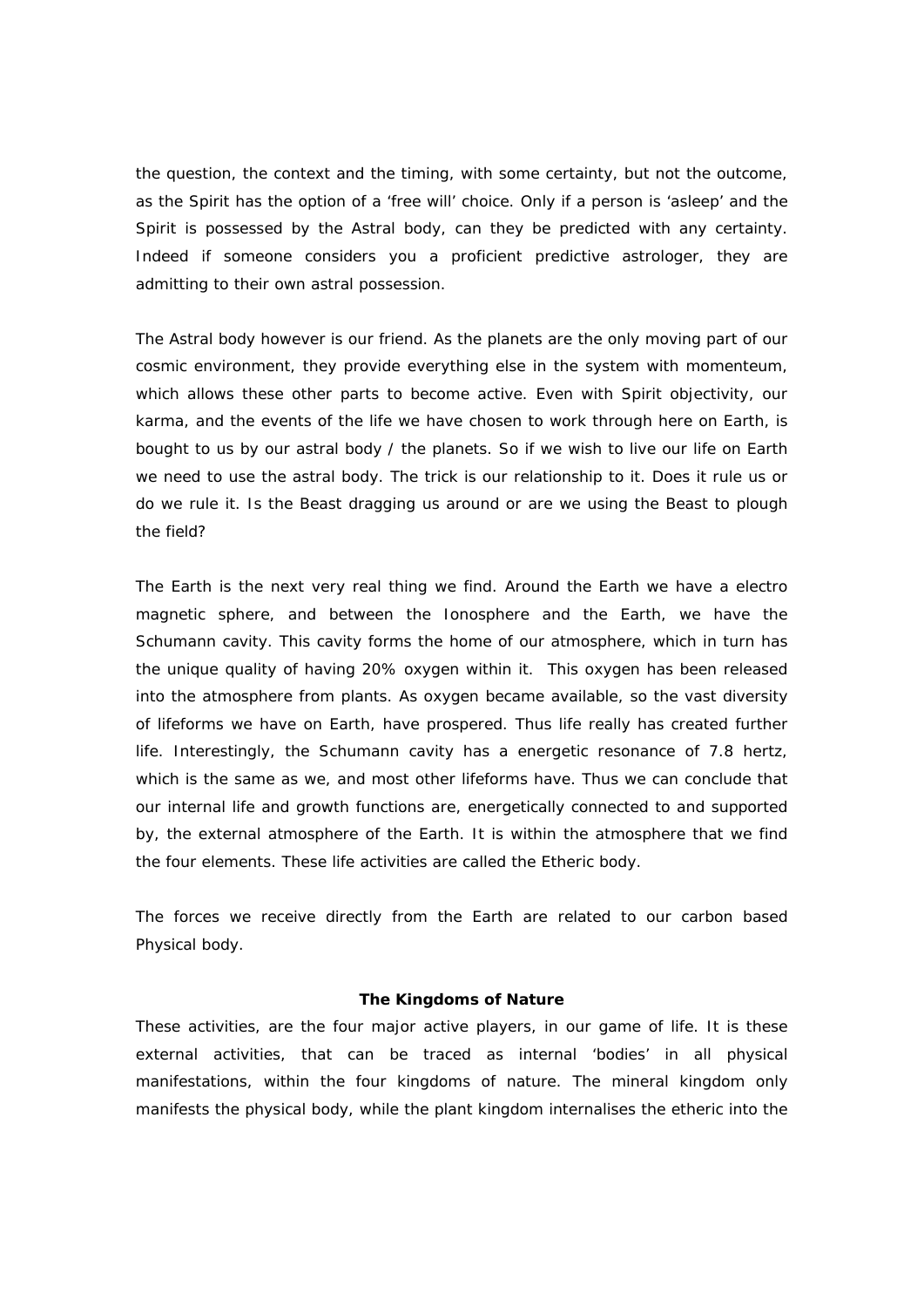physical. This provides the life processes that lifts the carbon out of the Earth and into a living form. It is worth noting plant chemistry is all based upon carbohydrates ( H,O,C) The animal kingdom, takes the living form and internalises the astral body, thus bringing in nitrogen, to form real proteins and provide the form with internalised sensation and movement. It is only the human kingdom that internalises the spirit, and we stand upright and have a sense of our individuality. Rational thought is also a by product of a properly incarnated Spirit.



 While the lower kingdoms may not internalise an activity, these activities still work upon them from the outside. Hence the animal kingdom finds there 'spirit individuality' as the collective being we see as a flock of sheep or a school of fish. So while the spirit is not fully incarnated, the star forces do still work onto and through the incarnated bodies, so that its 'secondary' influence can be seen in many aspects of their form and other internal processes. All living beings have these four processes active, all the time, but not in exactly the same manner. This is a picture RS drew of how the bodies sit in a healthy human. Illnesses, in all kingdoms, arises when any one of these bodies moves out of this 'natural order'.

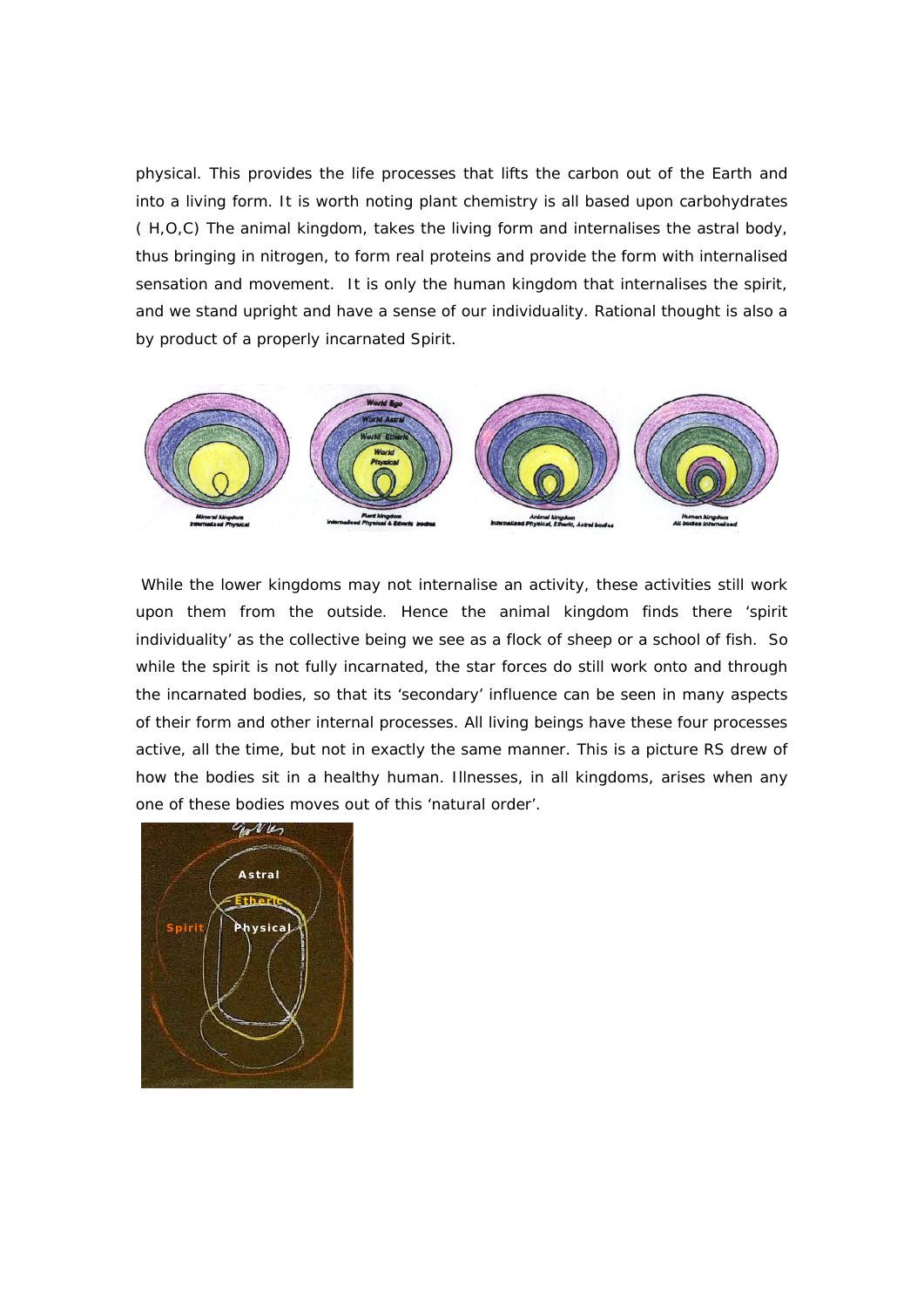# **Going inside 2 fold**

When RS talks of the Earth he starts by describing the Earth itself, and how we have an 'above the soil' and 'below the soil' realms. In the pattern of polarity, he calls what comes from above 'Cosmic', and what comes from the Earth, as 'Earthly'. In one more of his unique observations, he shows how Silica – which is a great carrier of electrical energy and makes up some 70% of the Earths crust - is the primary carrier of the cosmic activities into substance. While Calcium, which accumulates as a residue of lifeforms, and is a essential element of Life, is the primary carrier of the Earthly processes. This is an image of the Male Heaven and the Female Earth stories of most cultures, from which a body will develop. He suggests the elements of the above, warmth and light, are the physical carriers of the great spheres of The Spirit and Astral respectively. While the Earthly elements of Earth and Water are the carriers of the Physical and Etheric activities.

# **3 fold – Physical Body**

Once the body has formed, we move to the 3 fold nature Astrology describes as the Modes. Looking at the Earth and the plants that live upon it, he identifies there is an expansive 'above' process, we call Cardinal, and a contractive 'below' processes we call Fixed, with a mutable middle, being the process that manifests as a result of the two active poles. This organisation has application to the bodies of all lifeforms. In the human, the head is the most contracted form, while our digestion and reproductive organs are where all the cooking, digestive and procreation processes take place, representing an expansive processes. Our chest with the rhythm between our heart and lungs is the manifestation of the middle. Like the Hindus RS identifies that the human and the plant sit in opposite positions. Our head, which is the centre of our nerve sense activity, is similar to the plants roots, with them being the most condensed part. The flowers and seeds are the image of our digestive and reproductive organs (metabolic). Thus the 'cosmic' activity of our heads are found below in the soil in the roots, while the above parts of the plant, correspond to our belly.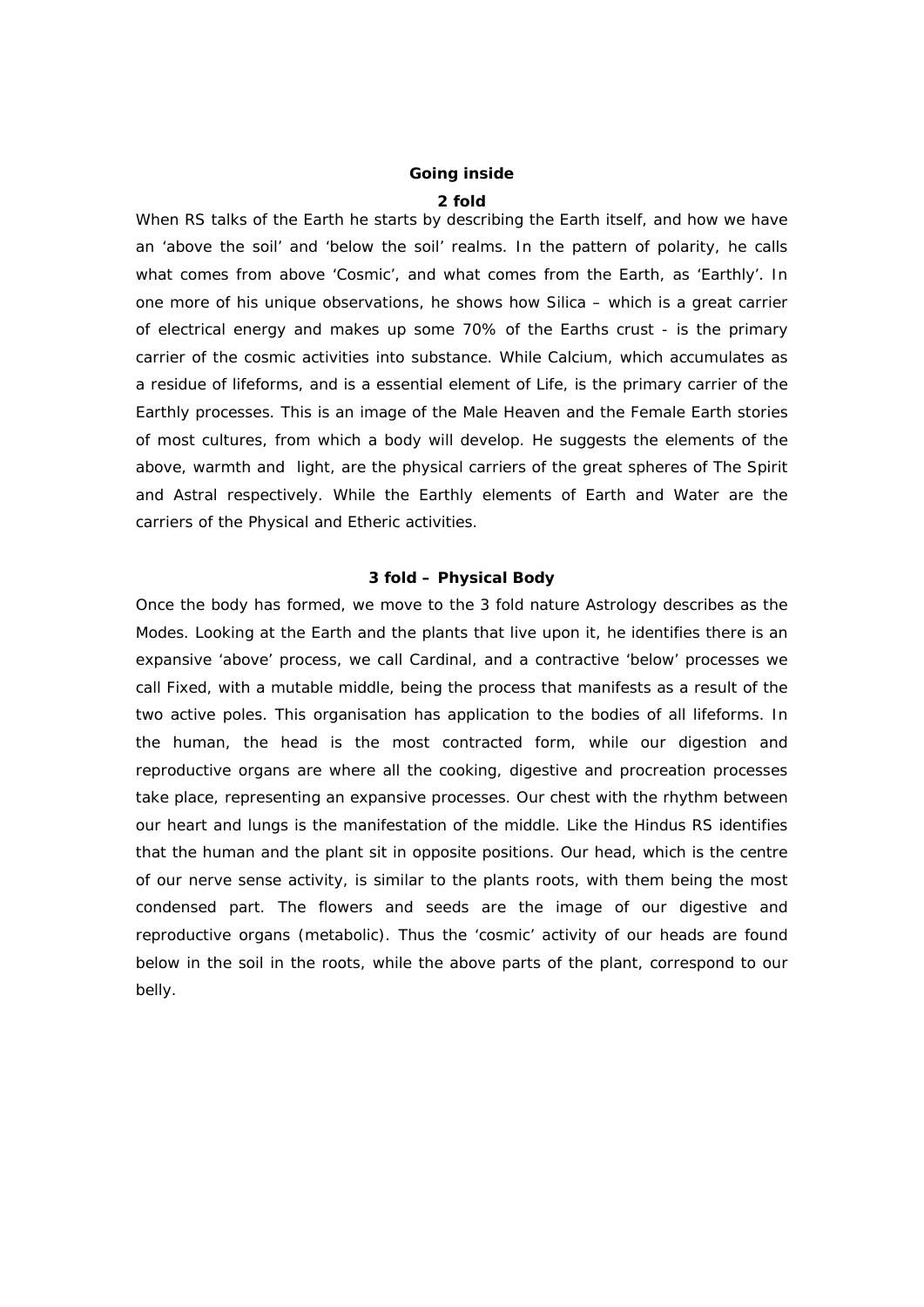

These two poles do not exist in isolation though. The activities of the head work right down into the Belly, and those of the belly work right up into the head. Therefore within the head, we can find 'normal' contractive processeses, as an expression of the activity of the spirit and astrality; and also an expansive process coming from the belly, as an expression of the physical and etheric activities. Likewise in the Belly the normal process is expansive, however contractive processes from the head are also present. This image is the same as that presented by the yin yang symbol of the Chinese, where within the yin (metabolism) there is a little bit of yang ( Nerve Sense) and so on.

So within the overall structure of a 3 fold physical body there is a fourfold process taking place within it. Dr Steiner outlines this concisely by saying "Although the three major systems intermingle, they are distinctly different from one another. The physical, etheric, astral and I-organisations work totally differently in our sensory nervous system, for example than they do in our rhythmic or metabolic-limb systems. All four members of the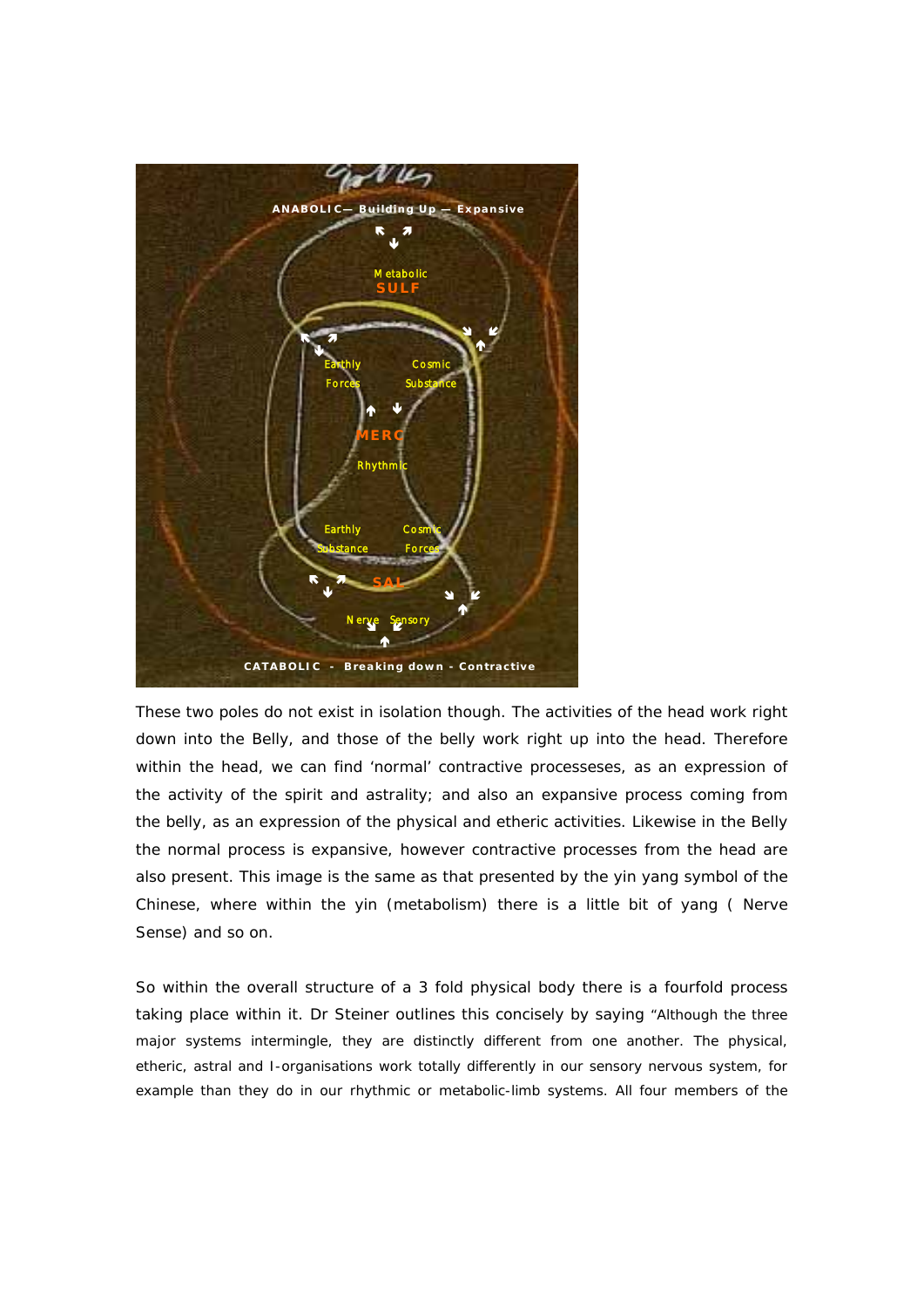human constitution—physical, etheric, astral and I—are present in each of the three spatially somewhat separate systems, but affect each one in very different ways." (12)

# **4 fold – The Atmosphere and the Etheric Body**

The 3 fold story identifies the areas of spatial activity, however it is the four activities, sourced from the 4 world spheres, working within them, that 'does the business'. Luckily, these 4 activities can be controlled. RS again anchors these activities into substances. With the Silica processes he tells a story of how the Spirit and Astral working through the light and warmth in the atmosphere, in autumn. This is drawn down into the soil, with the inbreath of winter, via the silica sand. This activity is 'crystallized' there through the winter in the quartz that maybe present. The following spring with the help of clay (aluminium silicate), this 'cosmic' process moves upward and heads towards going to seed. This is the big push out of the Earth in the spring flush, which eventually comes to an end with ripe seed and fruit, which falls back to Earth again, with the autumn in breathing. If this upward moving silica process is held back, then plants do not go off to seed. (22) This is seen in the difference between the first and second year growth of biennial plants eg carrots.



The Earthly process works a little differently. The Earthly Calcium (and other cation elements) in the soil, hitch a ride on the upward moving Silica 'train', and bring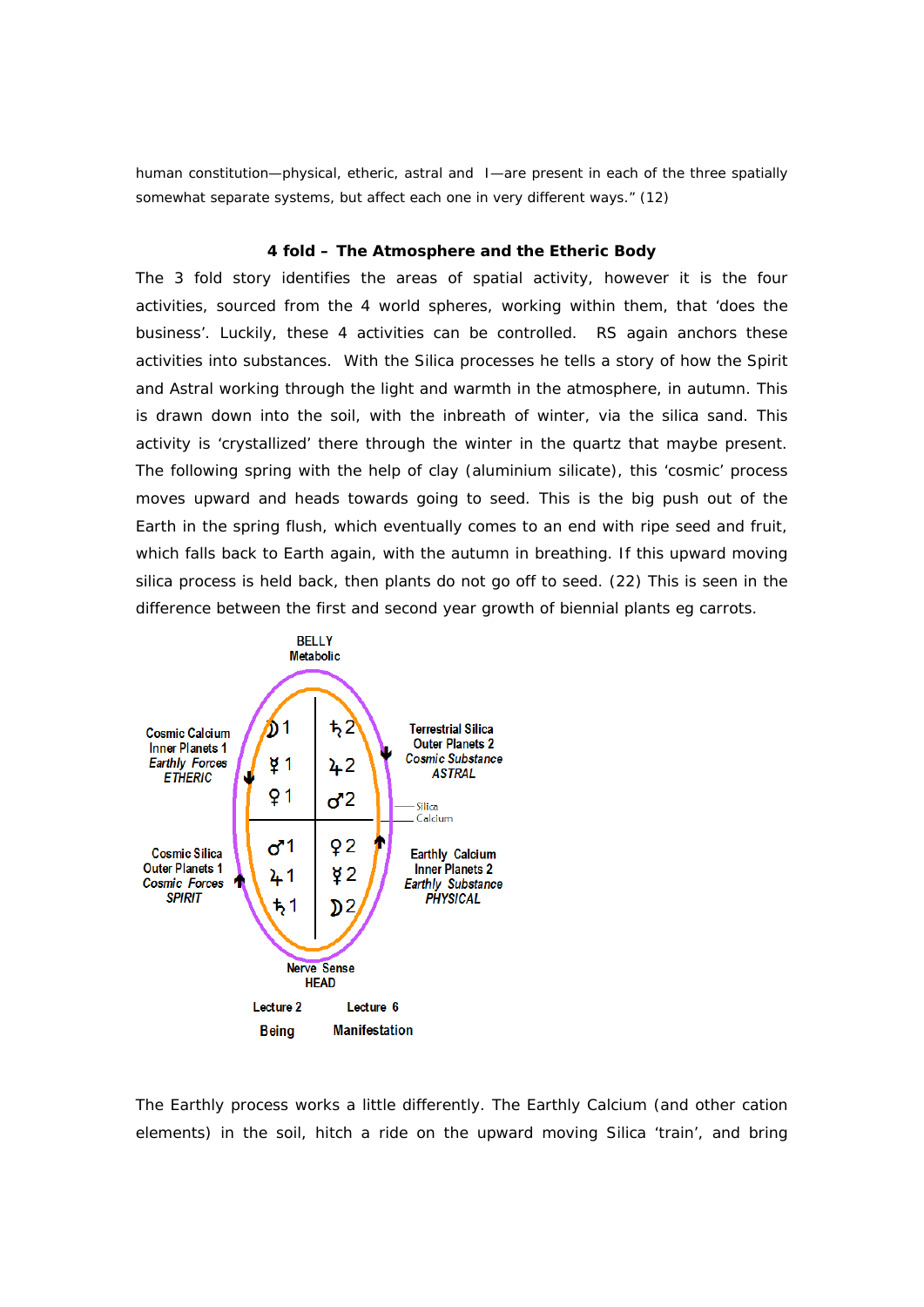minerals and water to the plant, so it can grow and photosynthesis. In this process the water and minerals spiral through the plant into ever smaller channels. The minerals are held in the plant while the water, now essentially a homeopathically potentised mist, is transpired out into the atmosphere. This homeopathic water is then either drawn back into the plant, or falls to the Earth as dew or rain. The humus content of the soil acts as the 'attracting sponge' of these life giving forces. While the upward moving 'physical' calcium provides tissue integrity, the inward moving 'watery' atmospheric calcium, provides the life activity to make fruit larger. It is the light and warmth of the atmospheric silica process, that ripens this large fruit to increase its nutritive quality.

In this story we have a very practical image of how the 4 elements of the atmosphere work. In practical terms these four activities can be influenced by the amount of sand, clay, humus and cations that are in the environment, just as any alteration in the amount of light, warmth or water we provide the plant, will also have a direct impact upon its growth.

### **7 fold Planets and the Astral Body**

Steiner's use of the planets is very informative. Firstly he only uses the six planets that can be seen with our eyes. He considers these to be the primary influences upon physical forms. We know the outer planets are those of the collective unconscious, and of a different nature to the 'personal' planets. RS makes this a very clear demarcation and it does provide a very neat ordering. The three planets beyond the Sun are associated with the cosmic, air/fire pole, while the three inner planets are associated with the earthly earth/water pole. With this ordering comes an interesting observation and clarification for Astrology. We know that each planet rules two zodiacal signs , while the Sun and Moon –a natural polarity in themselves, rule one sign each.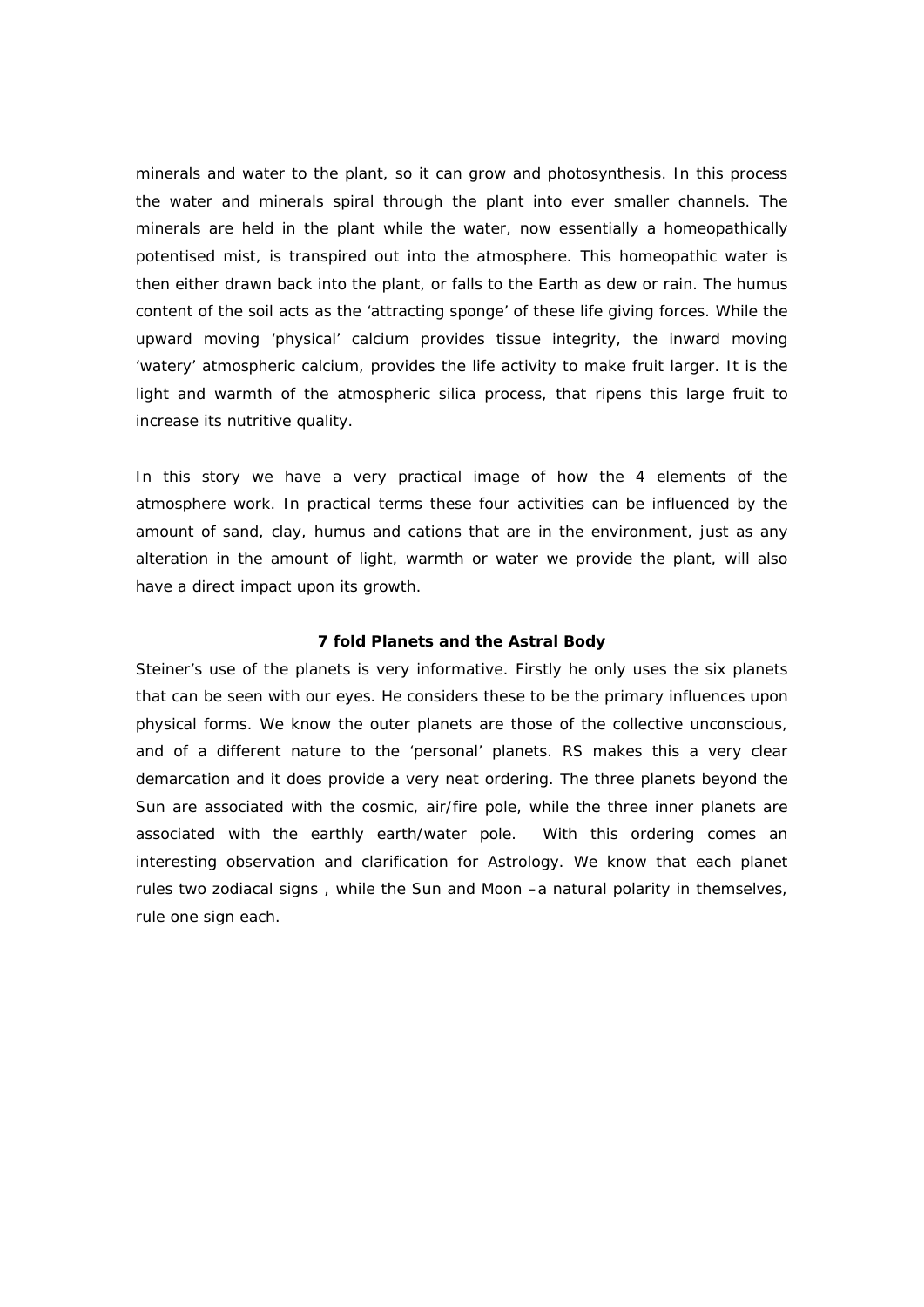

Earlier I described the manifest growth cycle of the plant, according to the four elements. Which means these are processes influencing the etheric body. Now we can talk of the planets astral influences upon plant growth. I mentioned earlier how the Stars are the ones who have the plan. They are the 'architect of the building'. So the 'spirit plan' comes from the stars and enters into the astral realm through Saturn. Thus Saturn 1 / Aquarius, becomes the holder of the plan within the astrality, Jupiter 1 / Pisces, then provides a mutability that allows this plan to change, to fit into the needs of the time and environment in which it will grow. Mars 1 /Aries then provides the astrality inspired active inner will desire to incarnate, while the Venus 1 / Taurus begins to incorporate this movement into the developing life processes, by accumulating the activities that will nourish the plant. The Mercury 1 / Gemini connects the life processes of the atmosphere with the physical form, while the Moon 1 / Cancer activities show as the reproductive processes that leads to the germination of the plant. From here the plant sprouts and moves in a outward journey to the setting of the seed. The Moon 2 (Sun) /Leo processes show in the quality and growth potential of the plant tissues, Mercury 2 / Virgo provides organs for the plant to grow leaves and begin to photosynthesis, while the Venus 2 / Libra processes raise the plant to a readiness for fetilisation, by bringing the plant to flower. But it is only when Mars 2 /Scorpio engages that we have fertilization and the beginning of the formation of proteins within the plant. Jupiter 2/ Sagittarius provides light and warmth so that oils can be produced from the basic carbohydrates, while Saturn 2 Capricorn brings the ripening and hardening processes needed to have fertile seed that will keep till next season. (13) The Sun activity on plant growth, is seen in the effects of the overall seasons, with the extremes being the contractive Winter and expansive Summer processes.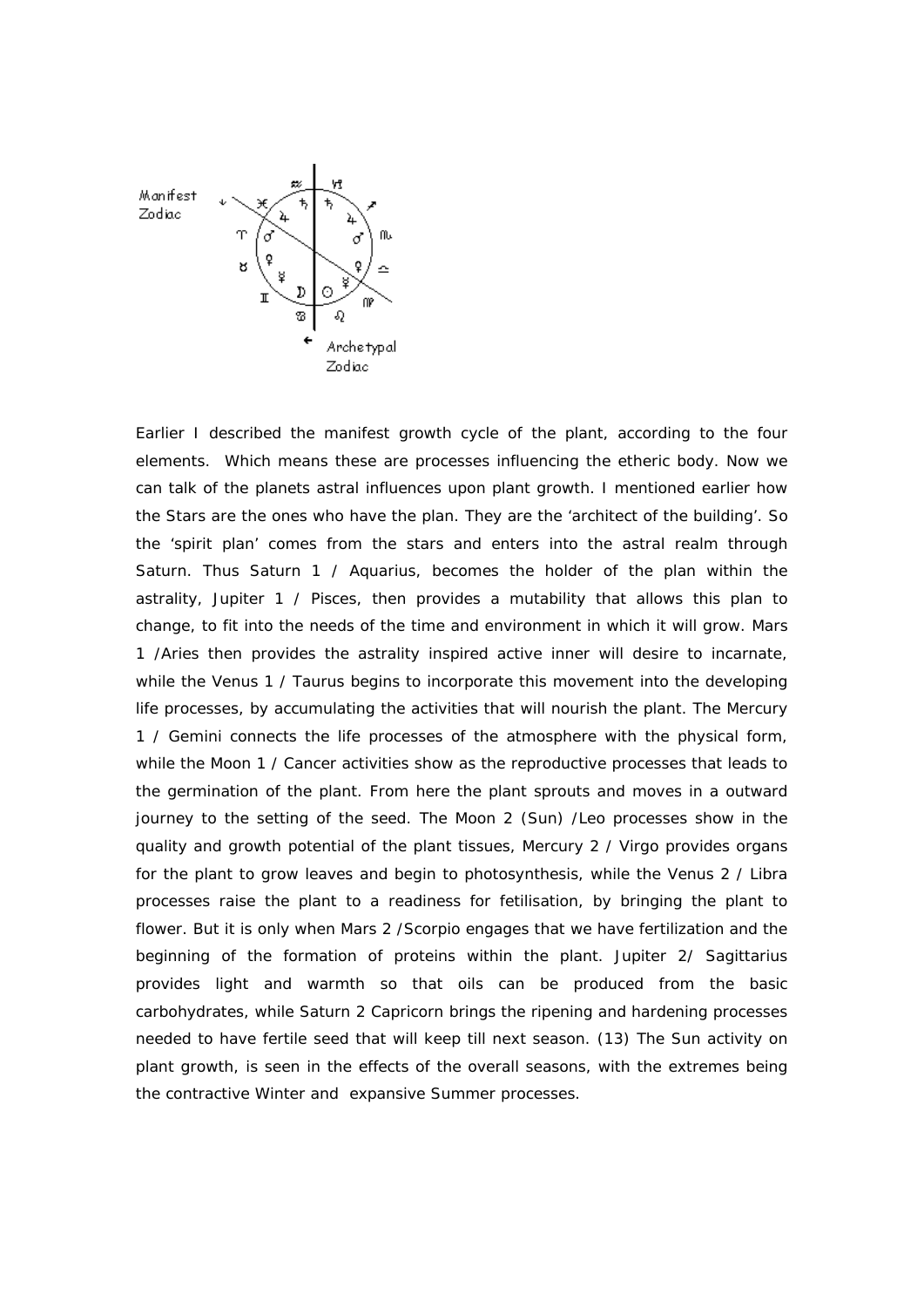In reality, all the processes described here take place in co ordination with the fourfold processes more connected to the environment. Indeed in the final analysis of all these activities, lower levels have to be working properly for those above to have their full influence. So the state and ratio of the mediating physical elements, at the bottom of it all, ultimately control how things happen. Biodynamic Agricultural tasks should start from the bottom of the vortex and work upwards.

### **The Biodynamic Preparations**

One of RS greatest gifts from the planets, was his suggestions for 8 mineral, plant and animal based preparations, used to control all of the energetic activities. Thy are essentially an expression of sympathetic magic principles. He suggested getting a herb that is an expression of a particular planetary influence, eg Chamomile, known for use on the digestion, and so related to Mercury. He places the flowers inside the intestines of a sheep. Sheep, like the cow, are dominated by their digestive processes. Cows have four stomachs. These 'chamomile sausages' are then buried in the ground throughout the winter, to make use of the natural crystallising processes of that time. This 'composting' of these two mercury activities – the herb and the animal parts – together, produces a Mercury preparation called 503. Similarly the calcium based oak bark (505), is 'composted' under water for the winter, is used for the moon preparation, Yarrow (502) for Venus, Stinging Nettle (504) of Mars, Dandelion (506) for Jupiter and Valerian (507) is used for the Saturn preparation. Usually, these preparations are applied to the soil and compost heaps, to help harmonise the digestive processes, however they are much more than that. There are two other preparations. One, related to the Summer Sun processes, is made of quartz crystals, and another related to the Winter Sun processes is made from cow manure.

RS in 1924, Dr Leivegoed, in 1951 and myself in 1989, each made the correspondences of two of these preparations activity, to the way they influence the four primary energetic bodies. This means these six remedies have now become a complete set of substances that influence the way the four 'world' activities, (Spirit, Astral, Etheric and Physical) and their internal counterparts, work with each other. The valerian incarnates the Spirit, the Dandelion helps connect the Spirit to the Physical body, the Mars preparation harmonises the Astrality, the Venus Yarrow prep, helps the etheric and astral bind together, while the Mercury chamomile prep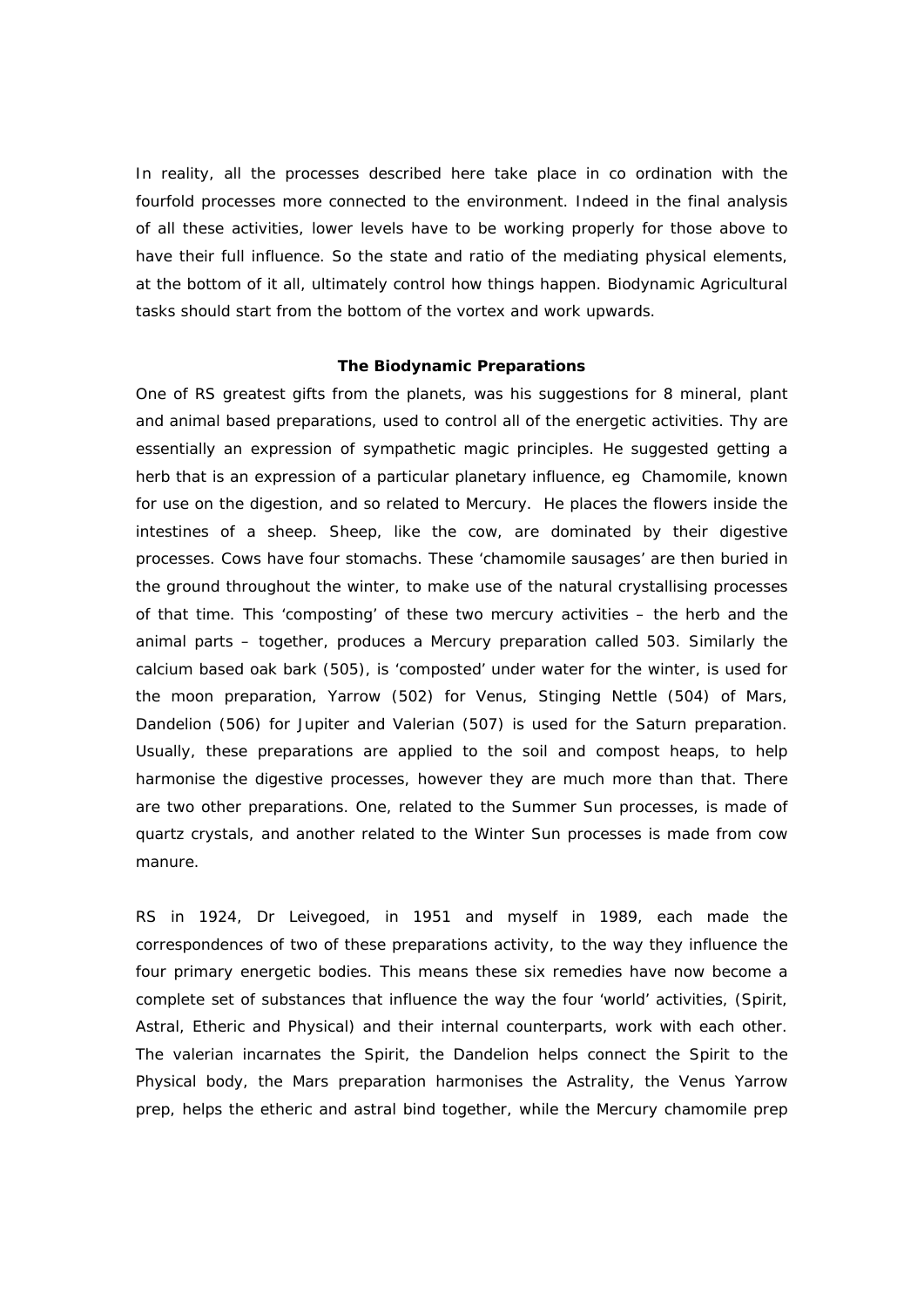strengthens the etheric, and the oak bark helps the etheric and physical bind together. Within this matrix all of the manifestations of life can be controlled.

While I have carried out many controlled experiments over the last 30 years, the one trial ( and now commercial product) that stands monumentally above the rest, is one carried out by New Zealands premier research center, HortResearch, in 2001. This trial showed my Bird control product, reduced high levels of bird damage on ripe grapes by 50%. (16) This product is made from a selection of the Biodynamic preparations, which have been homeopathically diluted to way past 1 part per trillion. The aim of this remedy is to be an energetic mirror of several types of bird, so that the energetic imbalance that allows them to eat the fruit is adjusted, so that the birds can no longer be in that environment.

One way to understand this phenomena, is to refer to the fact that any two sound waves of the same frequency but opposite phase, when played at each other will cancel each other out, and there will be silence. My homeopathic copy of the birds cancels out the energetic resonance that allows them to be present, and so they have no choice but to leave. Interestingly, this product enhances the ripening of the fruit, which we would expect would make the fruit more palatable, but this is not the case.

The key to this effect is the identification of the energetic makeup of ones pest. This is achieved via the zodiacal based animal species organisation mentioned earlier, plus an assessment of the energetic, planetary and elemental influences that help to shape the form of the particular. This information is all contained within the Biodynamic literature.

## **Planets and Plants**

Another example of the way the planets show their formative imprint is seen in the plant families. Initially there is a division between the annual plants and those that live longer than one year. The softer annual plants are ruled by the inner planets while the perennial plants are ruled by the outer planets.

The moon, due to its watery quick nature governs the vegetables and succulents, the Mercury plants are all those that move all about, namely the cucurbits, pumpkin,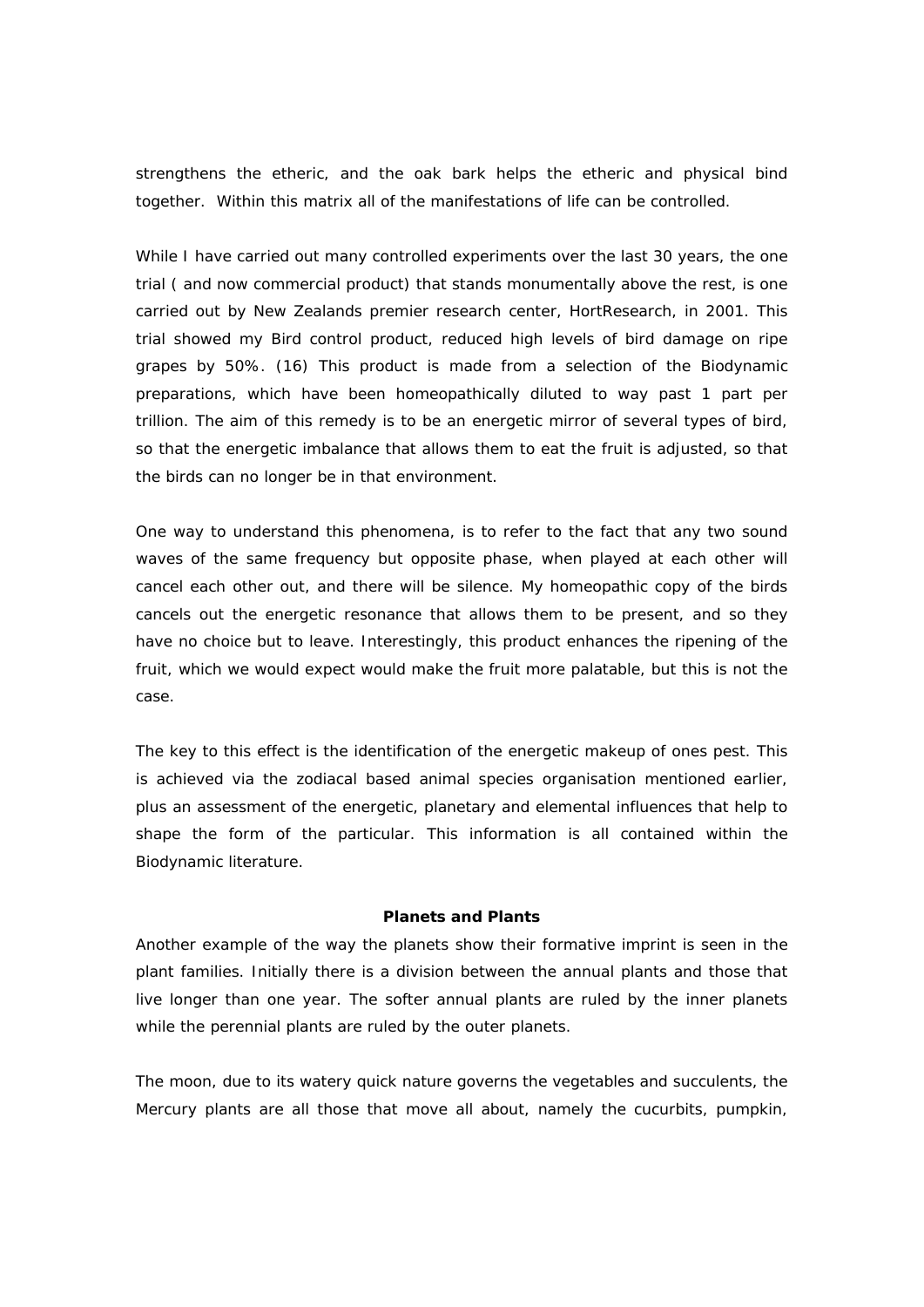cucumber and all climbing plants, that require external support to raise above the ground. Venus governs plants that are dominated by their flowering, such as the bulbs and flowering annuals. Once we move to the perennials Mars is the controller of the shrubs, and especially those with thorns and any tree that have an element dieback within their growth. That is when the terminal bud dies and side shoots give the new growth. Jupiter governs the deciduous trees and fruit trees that provide so much abundant fruit. The Saturn trees are the conifer family, that are generally evergreen, live in harsh environments and provide hardly any living environment under their canopy. (17)

Within any of these large groupings, their will be sub groups, showing the characteristics of the other groups. Thus within the Jupiter deciduous trees we will find the Moon in the Willows, Mercury in perrenial climbers such as kiwifruit and grapes along with the clematis and wisteria, and so on through all the sub groups this species.

Beyond this the elements influences have been identified in the shapes of plants and their parts. Fire and Warmth makes for spherical shapes , as seen in fruits, Air and Light make for sharp pointy forms, like the sun loving grasses. Water leads to round and wavey forms, while the Earth forces appear as square forms often seen in roots and some plants such as the stems of the peppermint and sage, Labiate family. The Sun influence is identified as those plants that have a even focus upon all the various plant parts, such as the clover plant, that has strong roots, ample leaves, lots of flowers and very viable seeds.

By observing a plant or animals form, habit and nature within this framework, it is possible to gather an image of how the four energetic activities have worked to create this unique being. All these considerations can be translated into a Biodynamic preparation 'copy' of any organism. It is as if each natural being is a musical tune, made up from all the parts we identify in Astrology. Within the Biodynamic world view and accumulated knowledge this tune can be recreated, and when played back at nature. Imbalances are harmonized and pest and disease can not carry on in that environment. This is a very practically applied, and scientifically proven astrological knowledge.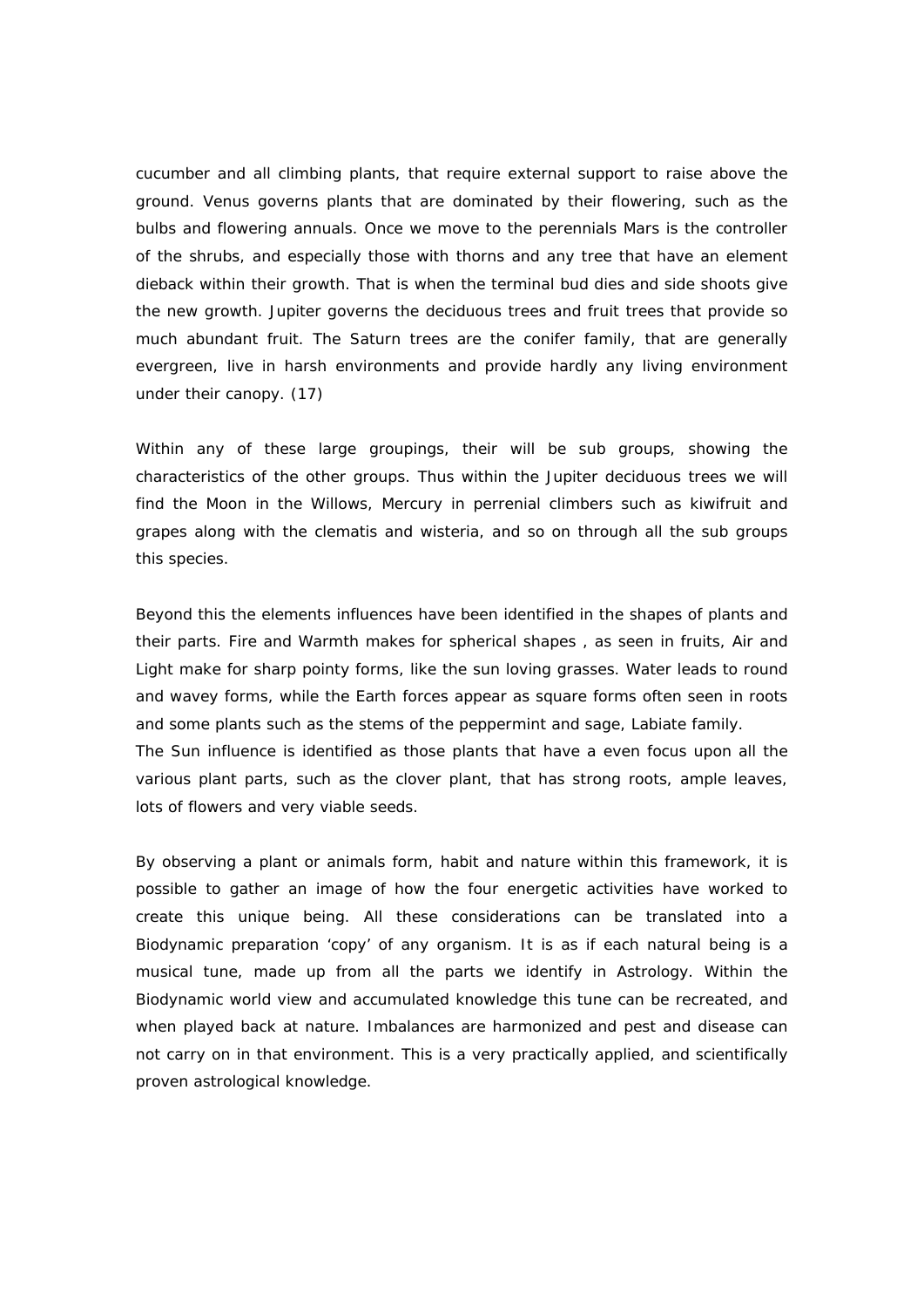#### **12 fold The Zodiac and the Spirit**

The earlier story about the planets influence on plants highlights a practical use of the dual planetary rulership of the zodiac. This order has led me to question why we use the Aries Pisces zodiac, when there is no inherent planetary symmetry? The answer clarified for me that the Aries Pisces zodiac is a seasonal based zodiac and thus an 'external' zodiac, while the Zodiac just described describes more archetypal processes standing one step behind manifest nature. (14)

RS make very good use of the Cancer Leo zodiac by looking at the evolution of the animal species we have on Earth. This story is enlarged by his student Dr Eugen Kolisko (15). He begins his story at Cancer, with the single celled protozoa, and runs backwards through the zodiac till he reaches the mammals in Leo. A homeopath friend did some trials of these suggestions, by using the animal remedy for specifically strong signed people, with very good results.

| Cancer        | Protozoa                                    | The<br>cellular<br>system<br>is                                                           |
|---------------|---------------------------------------------|-------------------------------------------------------------------------------------------|
|               |                                             | developed                                                                                 |
| Gemini        | Coelenterata                                | <b>The</b><br>digestive<br>system<br>is                                                   |
|               |                                             | developed                                                                                 |
| Taurus        | Echinodermata                               | <b>The</b><br>rhythmic<br>system<br>is                                                    |
|               |                                             | developed                                                                                 |
| Aries         | Tunicata                                    | A harmony of all the organs<br>however<br>still<br><b>occurs</b><br>at<br>an              |
|               |                                             | embryonic stage.                                                                          |
| <b>Pisces</b> | Mollusca                                    | The<br>reproductive<br>system<br>dominates                                                |
| Aquarius      | Vermes                                      | Digestion process<br>the<br>are<br>dominate process                                       |
| Capricorn     | Insecta                                     | dominant<br>Respiration<br>is<br>the<br>feature                                           |
| Sagittarius   | <b>Pisces</b>                               | blood<br>circulation<br><b>The</b><br>is<br>developed. Early stages of the<br>heart exist |
| Scorpio       | Amphibia -                                  | The reproductive system again is<br>highly developed                                      |
| Libra         | Reptilia -                                  | The digestive process are again<br>emphasised                                             |
| Virgo         | (Birds)<br>Aves<br>$\overline{\phantom{a}}$ | The respiratory system is further<br>developed                                            |
| Leo           | Mammalia -                                  | Animals that have a true heart,                                                           |
|               |                                             | warm blood.                                                                               |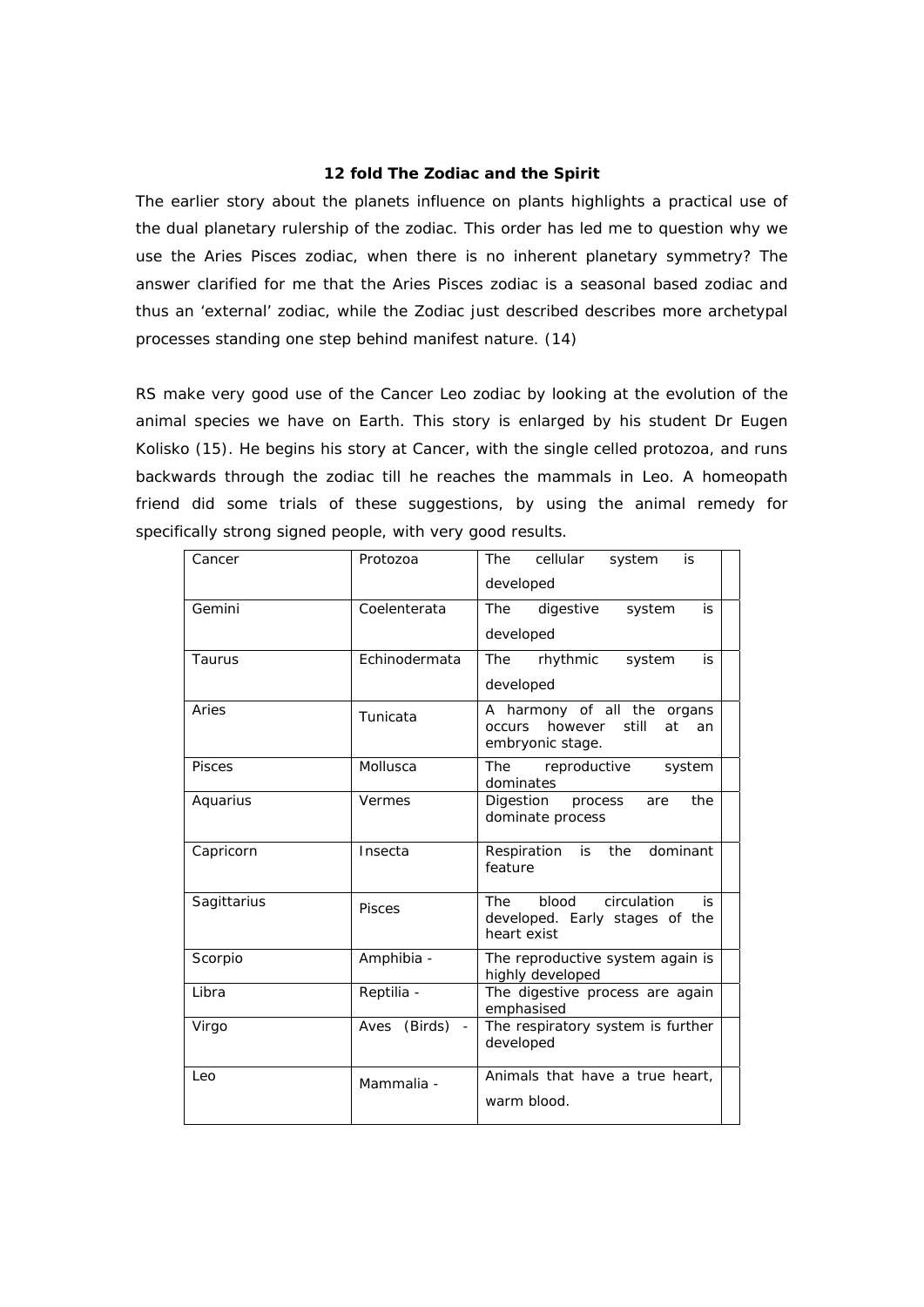### **Planting by the Moon**

One of the more obvious applications of astrology by Biodynamics is the work around 'Planting by the Moon'. RS indicated the effect of the using the waxing and waning cycle, however further research has been conducted by several people into the five moon cycles. (18,19,20) These can be summarized by their influence on plants according to their expanding and contracting influences. The expanding side of the cycle enhances above ground jobs such as sowing activities and grafting, while the contracting part of the cycle enhances groundwork and the effectiveness of transplanting and pruning jobs. The main cycles are the waxing and waning moon, and the ascending and descending paths, of the moon and planets. This last set are reversed in the different hemispheres. Apogee tends to over draw the plants upward , while the perigee pushes plants into the ground. The node days are considered to be generally negative and are just 'don't do anything' days.

It is the investigations of the Moon through the zodiac, that Biodynamic research by Dr Lily Kolisko (20) and Agnes Fyfe (18), showed plants respond most to the sidereal zodiac. This is not surprising given they are the real stars, and plants have not yet internalised the star realm (spirit) into their bodies, in the manner humans have. So they do not display the same degree of emancipation from the direct cosmos humans do. Maria Thun (19) has done many years of plant trials regarding the moon and the zodiac, and she concluded the elemental ruler of the zodiacal constellation, has a marked effect upon particular parts of the plant. Work done on the soil and plants on the Earth constellations effects the root of the plant, water constellations enhance leaf growth, Air constellations enhance flower growth while the Fire constellations enhance fruit production. This work has its critics, yet it also has a legion of loyal followers as well.

In my own garden I use the principle that 'a job is better done on the wrong day than not done on the right day', and so apart from one or two tasks, such as sowing seeds, I just do a job when I get to it. This is nice knowledge, but in practice it can drive you nuts, if you are dealing with large areas.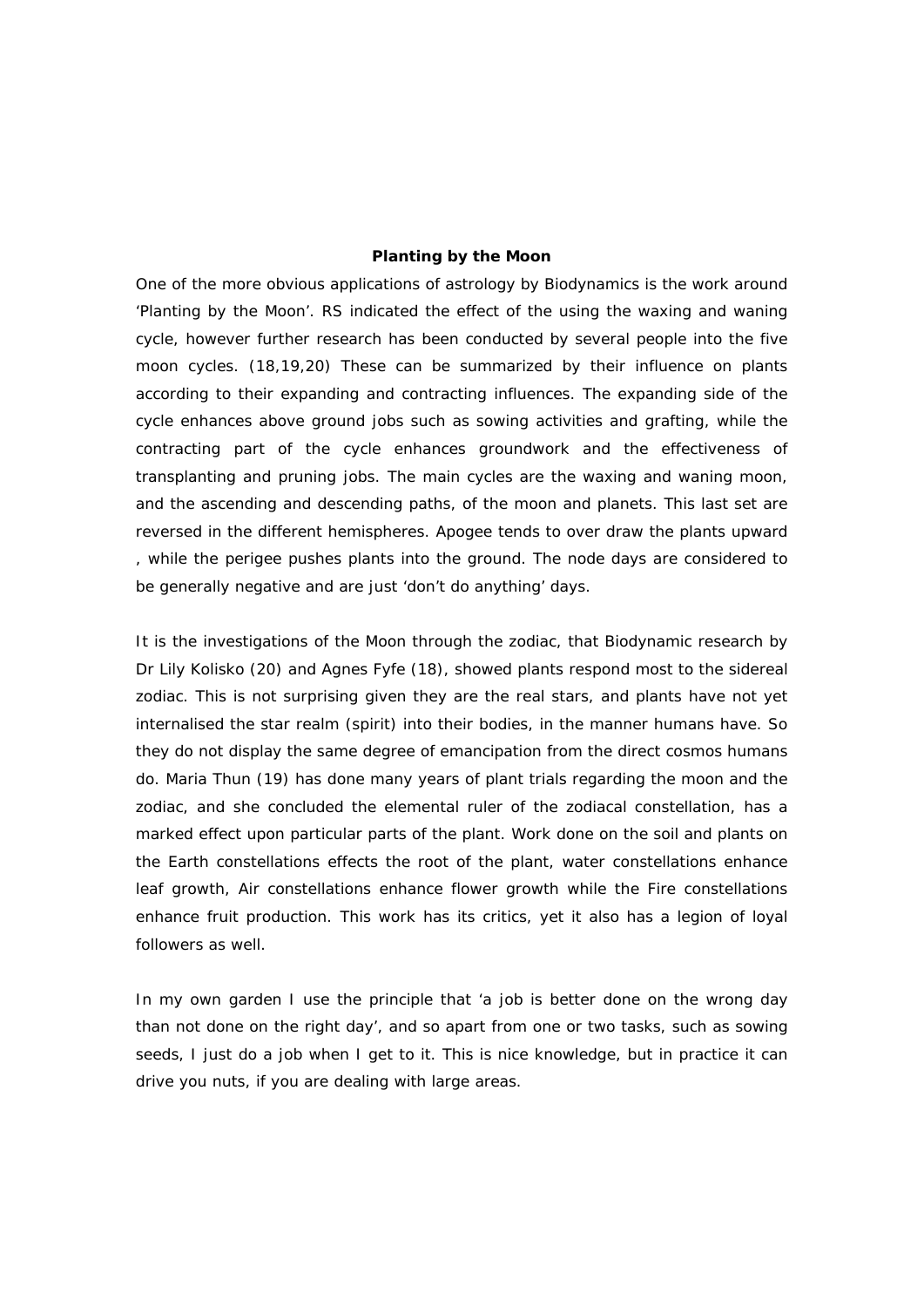In practice many benefits can arise though. If you are cutting wood for furniture and burning it is best to do it on the contracting cycles – new moon , waning period descending period. For food crops, for immediate use, picking them in the morning of the expansive cycles, is good, however if for storage use the opposite contractive cycles. Seed sowing is best done during times of tension, most notably just before Full Moon, or if plants are to experience drought conditions, just before Moon opposition to Saturn is useful.

#### **Chemistry**

In Steiner's medical lectures (2-7) he tells a very intricate story of how all the pieces of his puzzle fits together to manifest as various diseases. Similarly he tells of the remedies that can be discovered and used to find their solutions. Amid these texts are references to the planets classic relationship to the metals, and how they relate to the 3 fold story of the nerve sense, rhythmic and metabolic systems of physical organisms, and thus to the alchemical processes of Fixed Salt and the element Sodium; the mutable mercury and the cardinal Sulphur pole with the element Phosphorus being prominent. From his indications I have been able to extend this story into work I have done on the periodic table of chemical elements, which then provides an avenue into an astrological chemistry. (10)

I appreciate this is a very specialised subject and of interest to few 'humanistic' astrologer's. However I would like to take this opportunity to record the existence of this work in the astrological literature. For those interested in the details of this process it can be seen on my website. (21) In Biodynamic Chemistry / Glenological Chemistry I have reorganized the Periodic Table into a circular and then spherical order. This allows it to be related to Steiner's energetic body's from which the energetic activity of all the chemical elements can be determined.

In the second stage of this work, 'Alchemical Chemistry', Steiner's medical lectures are incorporated, in a more practical manner, so that chemistry can be very practical applied. Within this framework 'alchemical astrology' has then opened up. This picture is a summary of the associations.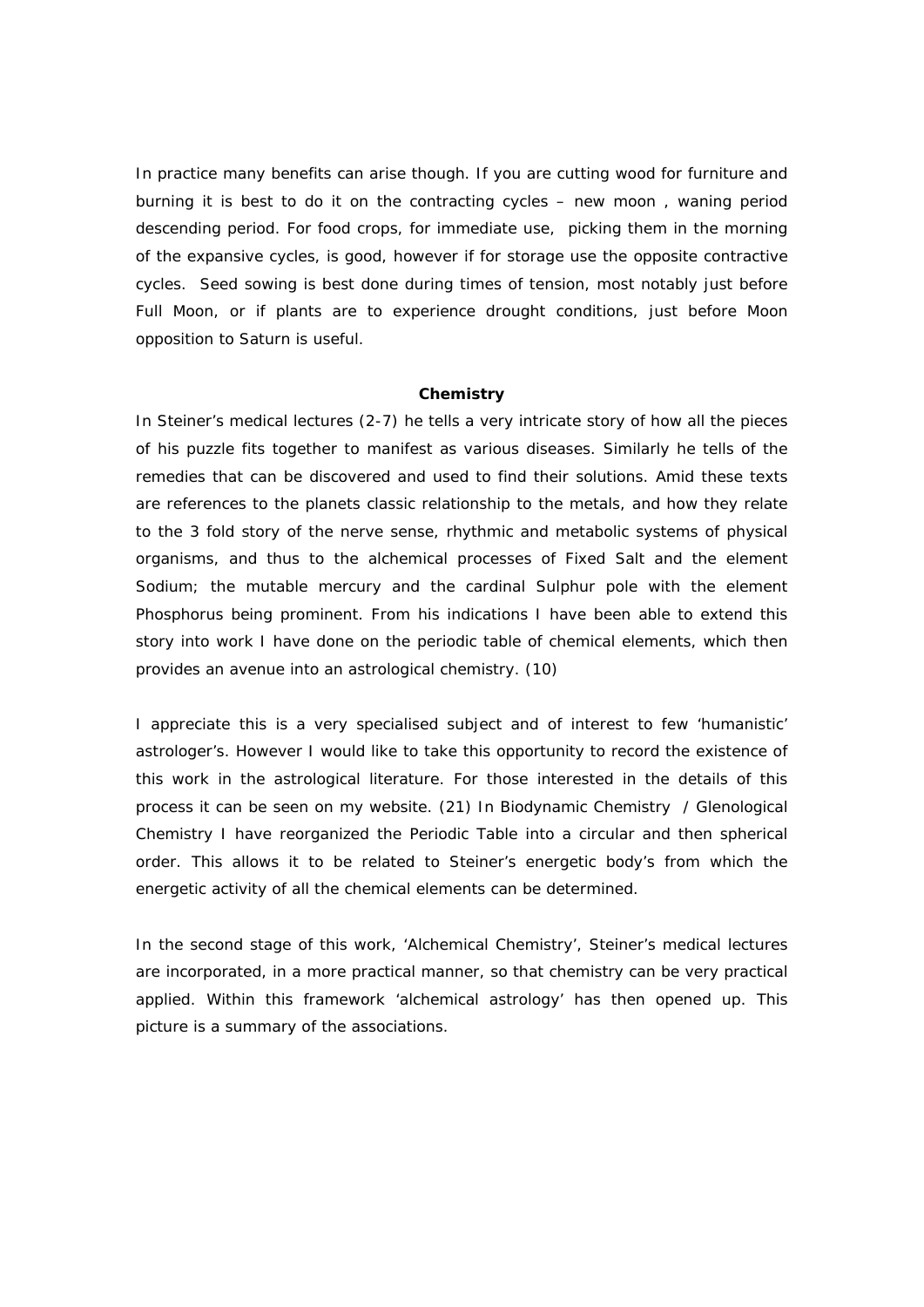

This final union of chemistry, the very structure of matter, with Steiner's energetic and astrological indications, provides a real expression of 'Heaven bought to Earth'. 'As Above' is indeed 'So Below'. Just as we can work in precise detail with humans through Astrology, so Steiner has allowed us to use the very same principles, to work with the other kingdoms of nature.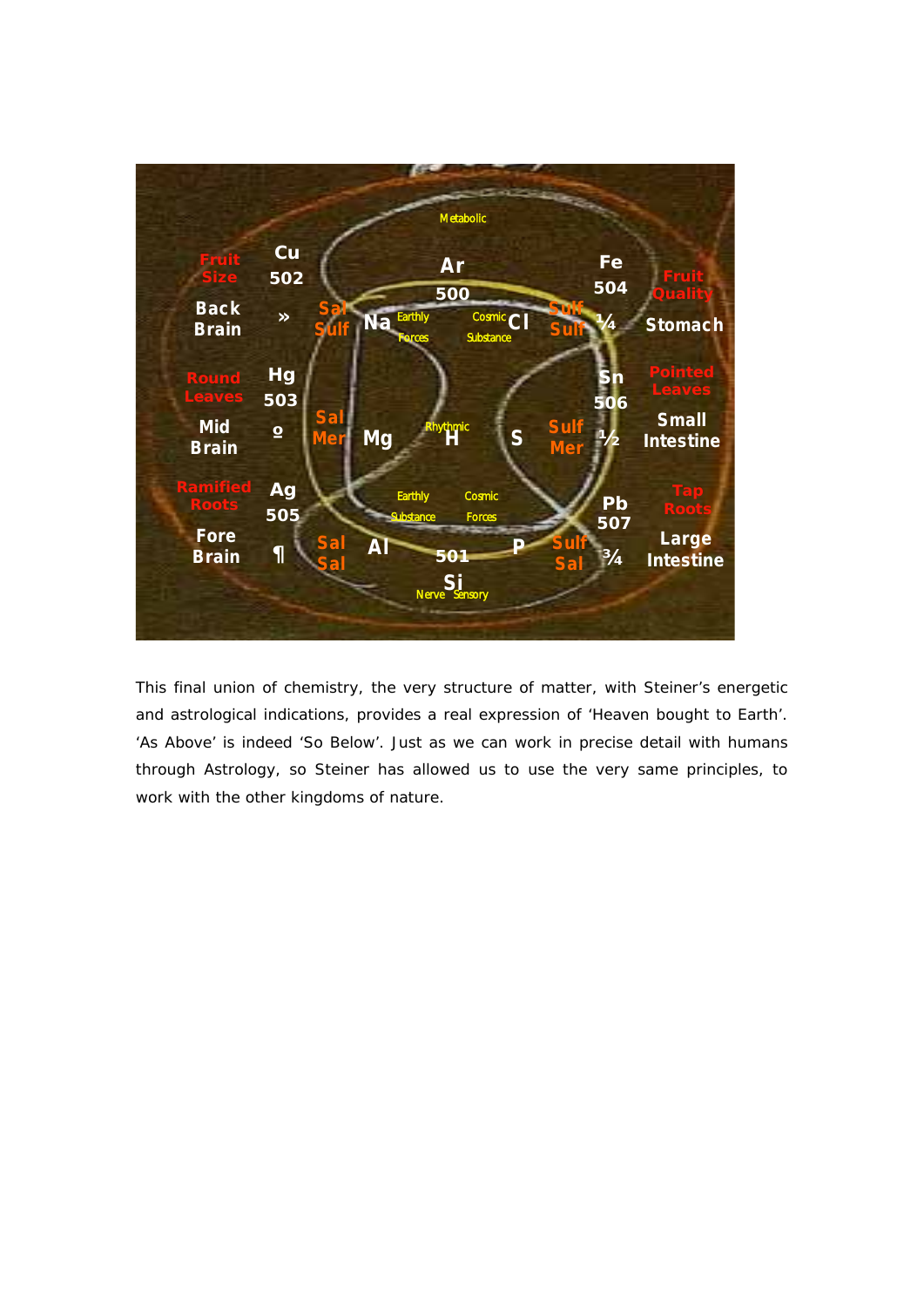# **Bibliography**

- (1) **Agriculture**, ISBN 0-938-250-37-1, BDFGA USA
- (2) **Spiritual Science and Medicine**, Steiner Books, 1920, ISBN 0-89345-263-7
- (3) **Anthroposophical Spiritual Science and Medical Therapy**. Rudolf Steiner Archive, April 11 1921 to April 18 1921, http://wn.rsarchive.org /Lectures
- (4) **Spiritual Relations in the Human Organism** , Mercury Press, Oct 20 1922 – Oct 23 1922
- (5) **Fundamentals of Anthroposophical Medicine**, Mercury Press, Oct 26 – Oct 28 1922
- (6) **The Healing Process** 1923-24, Anthroposophical Press ISBN 0-88010-474-0
- (7) **Pastoral Medicine**, Rudolf Steiner Archive, http://wn.rsarchive.org /Lectures 8<sup>th</sup> Sep 1924 to 18<sup>th</sup> Sep 1924
- (8) **Biodynamics Decoded**, The Garuda Trust, ISBN 0-474-09003-1
- (9) Reference for chemical const > energetic activity med 1920
- (10) **Glenological Chemistry**, The Garuda Trust , ISBN 978-0-473-28958-4
- (11) **The Astronomy Course**, Dr R Steiner –jan 1 1921 Jan 18 1921, http://www.rsarchive.org/CV/index.php?cvy=1921-391
- (12) lecture 6 of **The Healing Process**, Dr R Steiner given on 16.11.23
- (13) **The Working of the Planets and the Life Processes in Man and Earth** Dr B. Lievegoed, BDA UK http://rimu.geek.nz/garuda/Agriculture/Ag%20Course%20remix%203.pdf
- (14) **Biodynamic Questions, Astrological Answers**, The Garuda Trust. ISBN 978-0-473-28959-1
- (15) **The Twelve Groups of Animals**, Dr E Kolisko, Clunies Ross Press, ISBN 0-906492-06-8
- (16) **Hortresearch Bird research document**  http://www.bdmax.co.nz/report2/report2.htm
- (17) **The Plant** , G. Grohmann BDFGA, ISBN 0-938250-23-x
- (18) **Moon and Plant**, Agnes Fyfe, Verlag Freies Geistesleben 1
- (19) **Working on the land with the Constellations,** Maria Thun, Lanthorn Press 1979